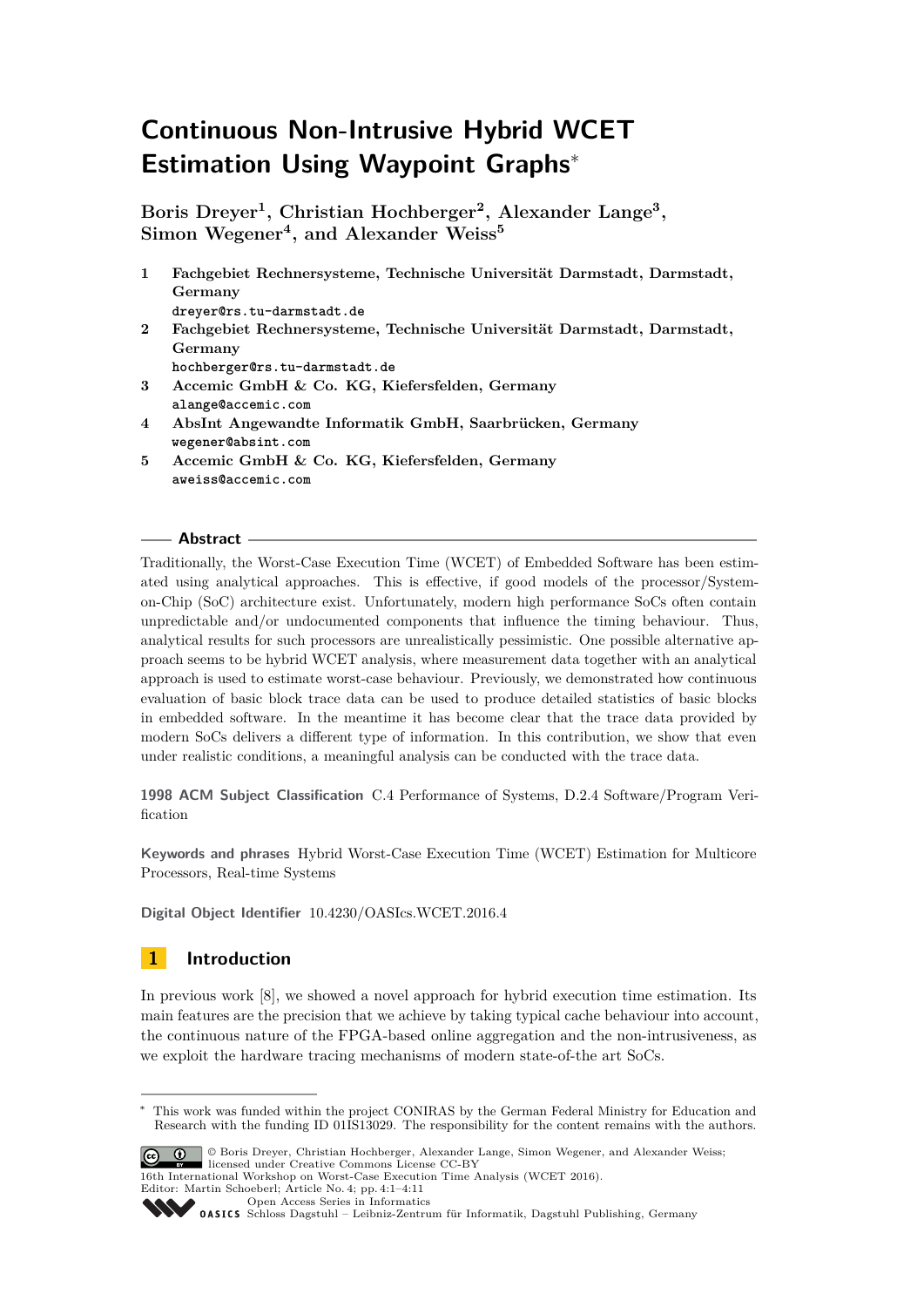### **4:2 Continuous Non-Intrusive Hybrid WCET Estimation Using Waypoint Graphs**

<span id="page-1-0"></span>

**Figure 1** Control flow graph of a small program containing a simple loop (left) and its associated waypoint graph (right).

One of the underlying techniques used to implement this approach is the notion of the control flow graph. A control flow graph consists of basic blocks – sequences of instructions, where each instruction except the first and the last has exactly one predecessor and one successor – and edges that describe the flow of control in a program, i.e. conditionals, routine calls, loops etc. However, the embedded trace unit (ETU) of modern ARM processors (like the Xilinx Zynq featuring an ARM Cortex-A9) is not fully compatible with this model.

The mental model of the ETU is as follows: For each non-linear control flow, for example interrupts and hardware exceptions, but also normal branches and calls, a so-called waypoint event is emitted. These events carry the address where the control flow change happened and the target of the change. Some instructions (the waypoint instructions) always generate a waypoint event [\[2\]](#page-9-1). Amongst others, all instructions that possibly modify the program counter are waypoint instructions. This is enough to fully reconstruct the control flow, but less fine grained than the control flow graph.

Consider Figure [1.](#page-1-0) It contains a control flow graph on the left and its associated waypoint graph on the right. On the left, inside the loop main.L1, two basic blocks are shown. The second one, starting at address 0xfc, does not contain any change-of-flow instruction, but performs always a fall-through to the basic block at 0x104. Consequently, no waypoint instruction exists that represents this second basic block, but only one for the first basic block (the instruction blt at address 0x108). Each outgoing edge of a waypoint instruction is annotated with the target address given by its waypoint event. Hence we can distinguish the two possible paths through the loop.

To cope with the changed setting, we had to rework large parts of our approach presented in [\[8\]](#page-9-0). We spend higher effort in the preprocessing phase, but we are rewarded by a simplified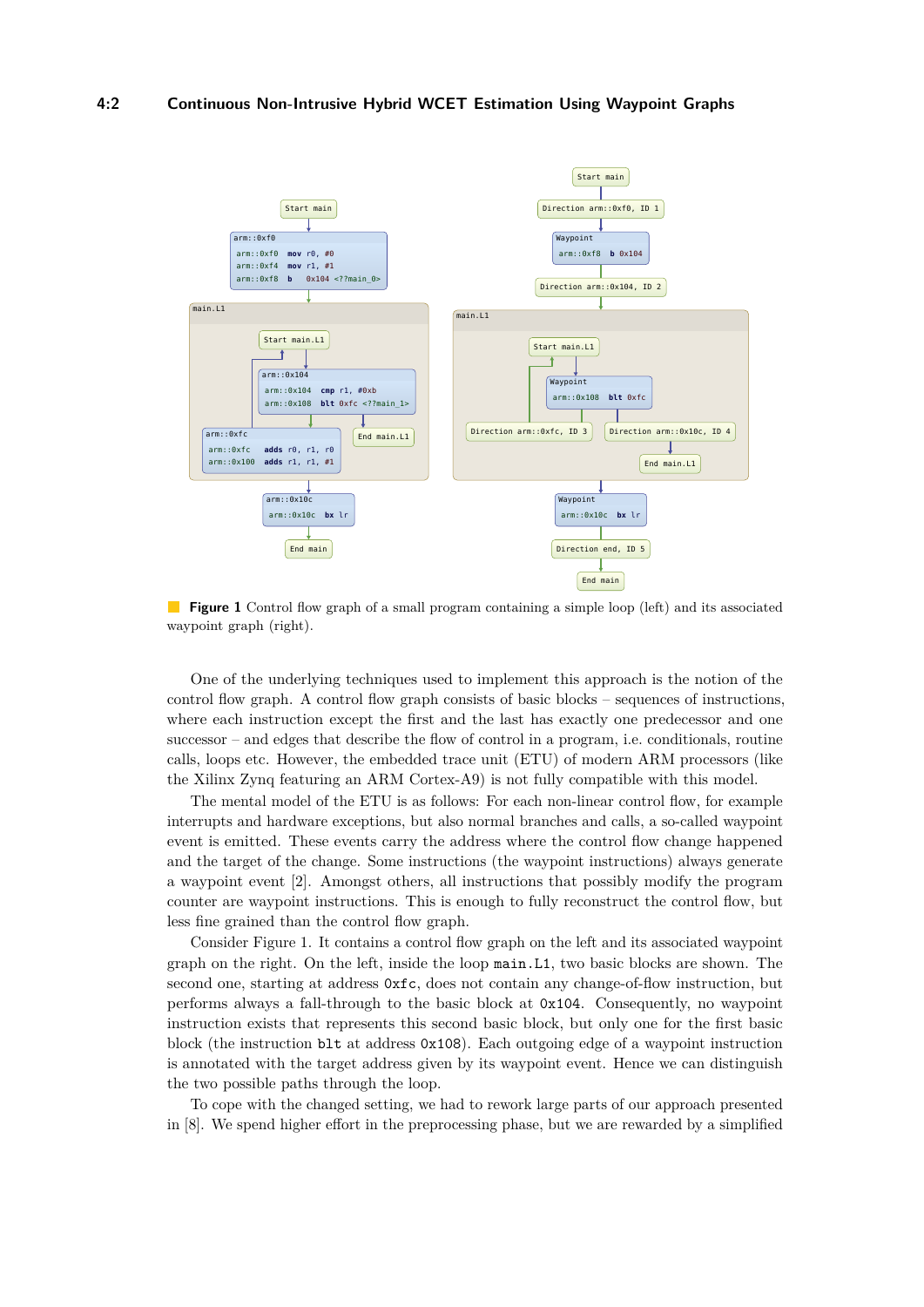### **B. Dreyer, C. Hochberger, A. Lange, S. Wegener, and A. Weiss 4:3**

implementation of the runtime phase. This paper presents the changes that we made to our former approach in order to achieve precise continuous non-intrusive measurement-based execution time estimation for waypoint graphs.

The paper is structured as follows: First, in Section [2,](#page-2-0) we discuss related work. We continue with a recapitulation of our method's workflow in Section [3.](#page-3-0) Then, in Section [4,](#page-4-0) we discuss different hardware tracing units, the quality of the trace they produce and their usefulness for our approach. Afterwards, in Section [5,](#page-5-0) we highlight the changes between our revised approach and our original approach. Moreover, we introduce a new tool to determine in which context an instruction sequence is executed, the so-called loop automata. We continue with an evaluation of our approach on the TACLeBench benchmark suite [\[9\]](#page-9-2) in Section [6.](#page-7-0) Finally, we conclude our work and discuss future work in Section [7.](#page-8-0)

## <span id="page-2-0"></span>**2 Related Work**

The problem of computing tight bounds of the execution time of a program is an active field of research, with many methods and tools using both static and dynamic analysis approaches [\[14\]](#page-10-1). Static analysis methods compute safe upper bounds of the execution time from a mathematical model of the target architecture. Dynamic analysis methods, on the other hand, derive the execution time from measurements performed on real hardware. Hybrid methods, like our approach, combine execution time information extracted from measurements with statically computable information like control flow graphs to improve safety, precision and/or coverage of the result. Probabilistic methods, finally, try to compute statistical models from measurements to compute upper bounds of the execution time.

The most basic version of measurement-based execution time analysis, namely end-to-end measurements, is still in frequent industrial use [\[12\]](#page-9-3), but its problems are manifold. Not only it is unable to produce safe estimates, as in general not all possible scenarios can be measured, but the results are hard to interpret, too, as they are not related to particular parts of the code but only to the whole program.

To overcome this, more structured approaches have been proposed, e.g. by Betts et al. in [\[6\]](#page-9-4), which combine the measured execution times of small code snippets to form an overall execution time estimate. Their use of software instrumentation leads to the *probe effect*, i.e. the timing behaviour of the program under observation changes due to the used observation technique. Moreover, their method does not account for typical cache behaviour and may be overly conservative. In a more recent publication [\[7\]](#page-9-5), they use the non-intrusive tracing mechanisms of state-of-the-art debugging hardware. The main obstacle of their method is the limited size of trace buffers and/or the huge amount of trace data. According to their estimates, around half a terabyte of data would be generated in an hour of testing.

Stattelmann et al. [\[13\]](#page-9-6) propose the use of context information in order to account for cache effects. Their work shows that the inclusion of context information leads to more precise execution time results. However, their approach is limited to processors with sophisticated trace trigger mechanisms and performs again an offline analysis of the collected data.

Most measurement-based methods suffer from one or the other problem mentioned above. Our approach, in contrast, circumvents these drawbacks:

- $\blacksquare$ We measure the timing of short instruction sequences. This fine grained approach allows to see where time is spent.
- We use non-intrusive hardware tracing mechanisms of state-of-the-art processors to produce timestamps. The probe effect is avoided.
- We process the trace events online. There is no need to store huge amounts of trace data.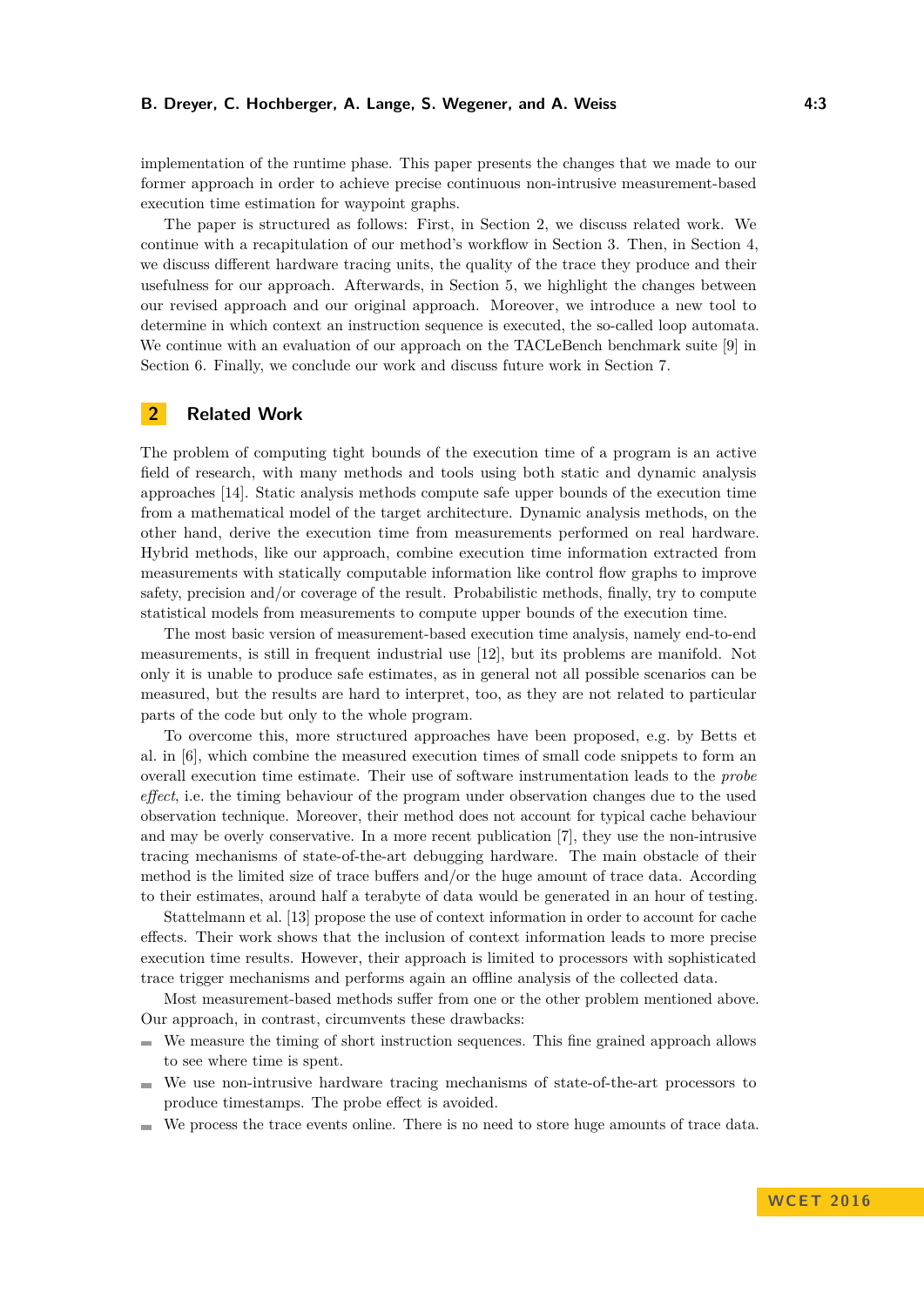## **4:4 Continuous Non-Intrusive Hybrid WCET Estimation Using Waypoint Graphs**

<span id="page-3-1"></span>

**Figure 2** Workflow. Our approach is splitted into three phases: an offline pre-processing phase, the continuous online aggregation phase and an offline post-processing phase.

- We process the trace events continuously. The aggregation can literally run for weeks.  $\equiv$ The possibilities to catch rare circumstances are increased.
- We incorporate the execution context of instructions and account for typical cache  $\blacksquare$ behaviour. The results are thus much more precise.
- The use of an FPGA allows us to adapt our method to different hardware tracing units.

## <span id="page-3-0"></span>**3 Workflow**

Our method works on the object code level and is split into three phases: an offline preprocessing phase, the continuous online aggregation phase and an offline post-processing phase. The workflow of our method is shown in Figure [2.](#page-3-1) The control flow reconstruction and the ILP-based path analysis are re-used from the aiT tool chain [\[1\]](#page-9-7).

We assume that a set of tasks is distributed over the cores of a multicore processor such that each task runs on exactly one core. Each task uses its own trace extraction and continuous aggregation modules. Hence it suffices to describe the workflow for a single core.

**Control Flow Reconstruction and Waypoint Graph Computation.** First, the binary reader disassembles a fully linked binary executable into its individual instructions. Architecture specific patterns decide whether an instruction is a call, branch, return or just an ordinary instruction. This knowledge is used to form the basic blocks of the control flow graph (CFG).

Then, the control flow between the basic blocks is reconstructed. In most cases, this is done completely automatically. However, if a target of a call or branch cannot be statically resolved, then the user needs to write some annotations to guide the control flow reconstruction.

After finishing the reconstruction of the CFG, the waypoint graph (WPG) is computed. To do so, a pattern matcher checks for each instruction whether it is a waypoint instruction. Afterwards, the edges of the WPG are computed. For each waypoint instruction found, the algorithm follows the edges in the CFG to find reachable waypoints. This gives the direction of a waypoint edge and its target.

**Configuration of the Continuous Online Aggregation.** Then, the WPG is used to create a configuration for the trace extraction module as well as for the continuous online aggregation module on the FPGA. This configuration assigns an unique ID to each edge in the waypoint graph. Moreover, it instantiates the lookup tables in the loop automata cluster (see Section [5](#page-5-1) for a detailed description).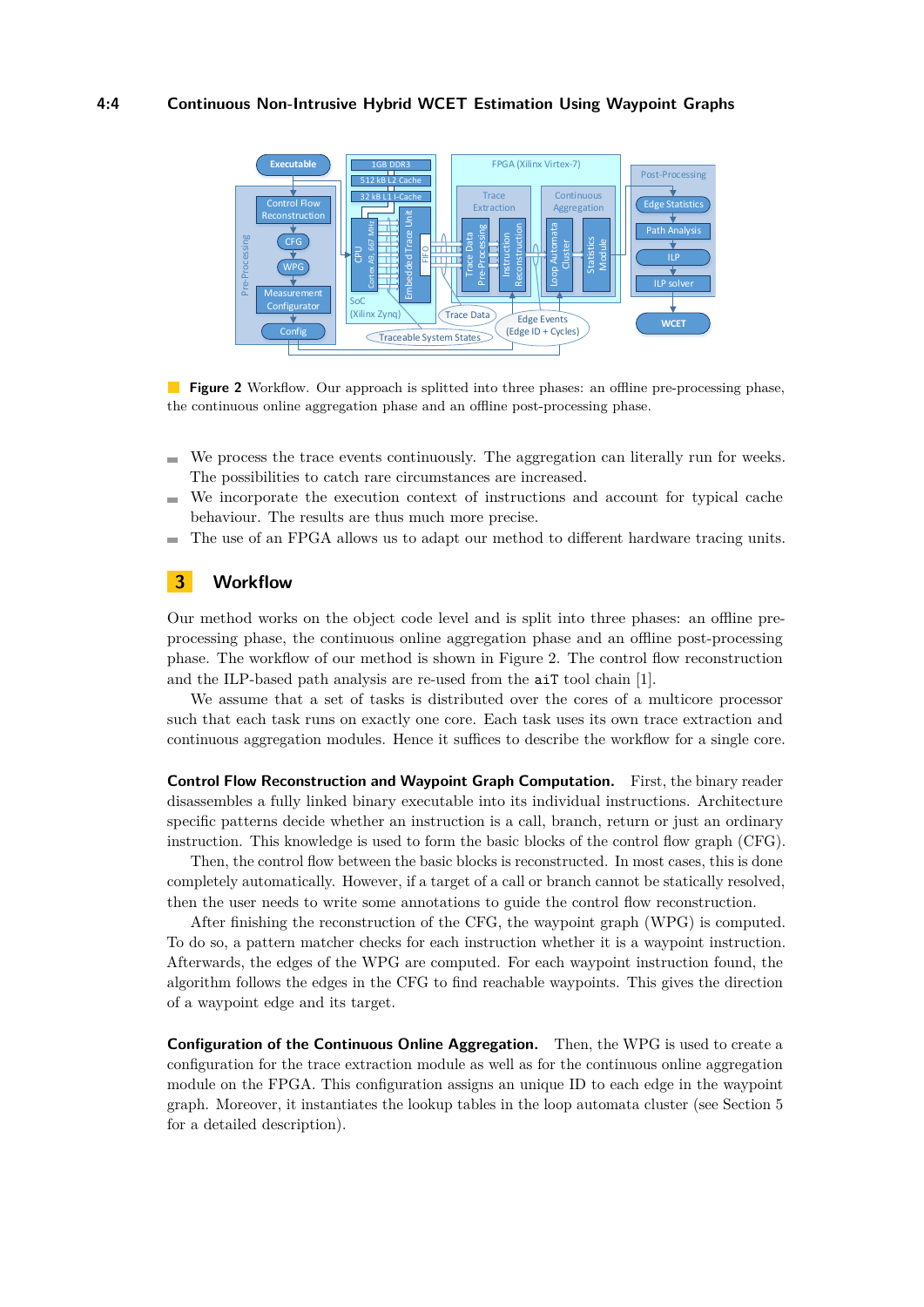## **B. Dreyer, C. Hochberger, A. Lange, S. Wegener, and A. Weiss 4:5**

**Trace Extraction.** During the program's execution, the ETU continuously emits raw trace data. This stream of data is fed into the trace extraction module. There, the raw data is decoded and compiled into an event stream. An event is generated for each traversal of a waypoint and consists of an ID and a timestamp. The special ID 0 is used if the waypoint does not belong to the WPG computed during the pre-processing phase. This happens for example in case of an interrupt. Otherwise, the ID from the module's configuration is used. The resulting event stream is then fed into the continuous aggregation module.

**Continuous Context-Sensitive Aggregation.** To achieve precise results, it is important that the aggregation module accounts for cache effects. Typically, the first iteration of a loop needs more time than the subsequent iterations because the instruction cache is not yet filled. Simply aggregating all loop iterations in the same record would thus most probably overestimate the time spend in all iterations but the first. For well-formed loops, we thus compute two statistical records for each edge belonging to a loop, one that aggregates the execution times in the first iteration and another that aggregates the execution times in all subsequent iterations, i.e. we take the execution context into account. This resembles some kind of virtual loop unrolling. If a basic block is part of nested loops, we only discriminate the iterations of the innermost loop, due to limited storage for the statistical records.

The ID of an event is used as input for the loop automata cluster. Each automaton in the cluster performs one step. Then, their state is used to decide whether a loop is executed and if it is the first iteration of the loop or already a later one.

The timestamp of an event is used to measure the execution time of the code snippet represented by the waypoint edge. Various statistics (minimal observed execution time, maximal observed execution time, count of executions) are updated each time an edge event is processed. The ID together with the execution context computed in the loop automata cluster form the index in the memory of statistical records.

**Post-Processing and Path Analysis.** After the program has finished (or the test engineer has collected enough data), the post-processing phase is started by downloading the statistics from the FPGA's memory. Subsequently, the WPG together with the edge timing statistics are used to construct a maximisation problem encoded as an integer linear program (ILP). Solving this ILP gives a path with maximal execution time (and consequently, an estimate of the worst-case execution time).

Finally, the computed path is visualised for the user. An edge is marked infeasible if no statistics have been created for it. This information can be used to detect dead code. Moreover, the WCET contribution of the individual parts of the program is visualised. That way, the test engineer can see where in the program the hot spots are. This is particularly useful if the program is the target of performance optimisations.

## <span id="page-4-0"></span>**4 Embedded Trace Units**

The measurability of the execution time of instruction or basic blocks is a precondition for the proposed hybrid WCET measurement approach.

The traditional software instrumentation methodology with its obvious change of the systems behaviour (application blow up, execution slow down) is inappropriate for this measurement. In lieu thereof ETUs are implemented in the SoC. An ETU observes the SoC internal states, compresses and outputs this information via a dedicated high-bandwidth trace port. There are several ETU implementations available, which differ in the type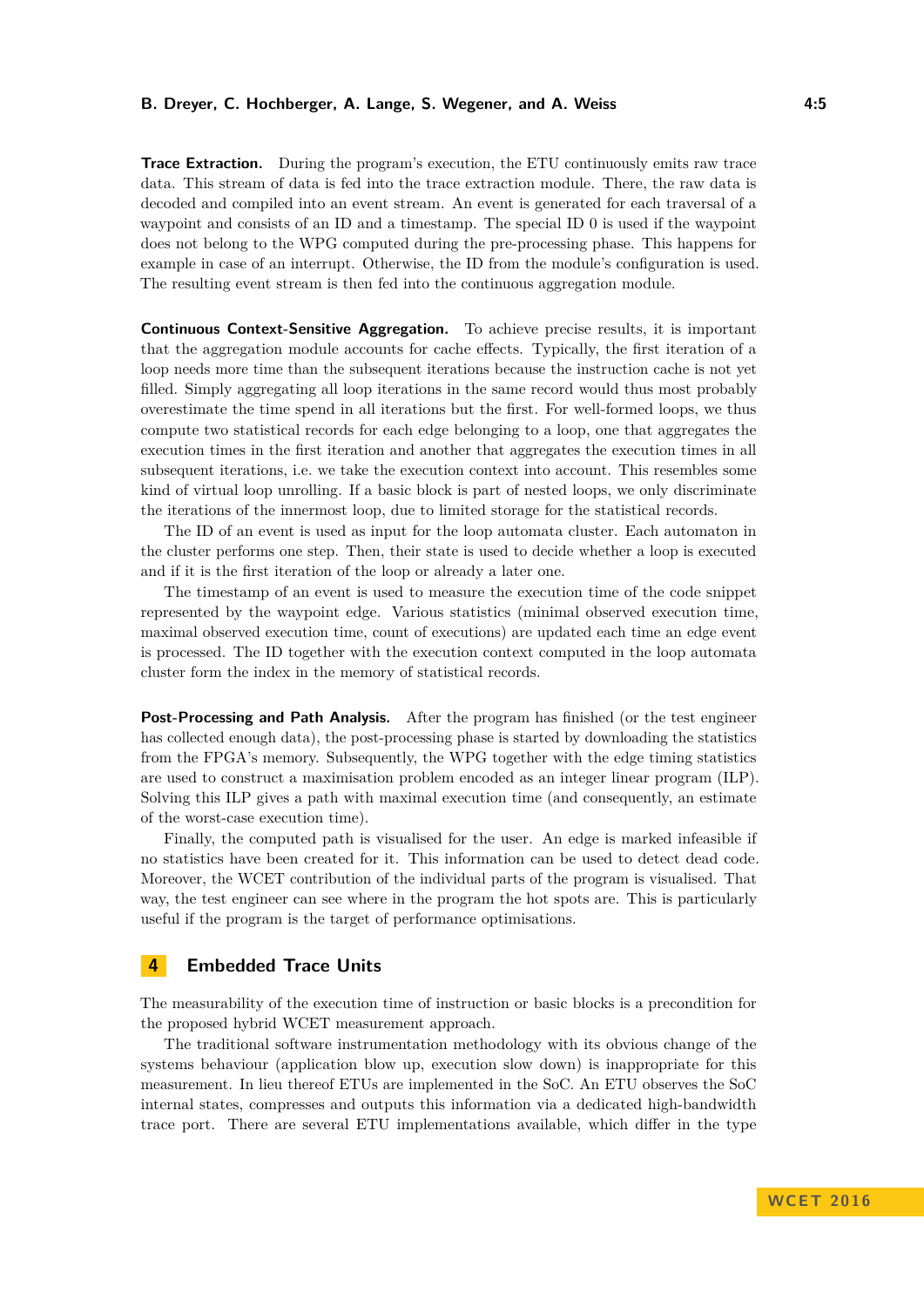## **4:6 Continuous Non-Intrusive Hybrid WCET Estimation Using Waypoint Graphs**

| ETU type              | Nexus $5001^{\text{TM}}$ [11] |                  |             | ARM CoreSight <sup>TM</sup> |               |               |  |  |
|-----------------------|-------------------------------|------------------|-------------|-----------------------------|---------------|---------------|--|--|
| Implementation        | Traditional                   | <b>Branch</b>    | $ETMv3$ [3] |                             | $ETMv4$ [5]   | PFT $[2]$     |  |  |
|                       | branch messages               | history messages |             |                             |               |               |  |  |
| Flow<br>Program       | Branch                        | Branch           |             | Instruction                 | <b>Branch</b> | <b>Branch</b> |  |  |
| Observation           |                               |                  |             |                             |               |               |  |  |
| Level                 |                               |                  |             |                             |               |               |  |  |
| Cycle count           | Yes                           | No               | No          | Yes                         | Yes           | Yes           |  |  |
| Applicable<br>for     | Yes                           | N <sub>o</sub>   | No          | Yes                         | Yes           | <b>Yes</b>    |  |  |
| <b>WCET</b><br>hybrid |                               |                  |             |                             |               |               |  |  |
| measurement           |                               |                  |             |                             |               |               |  |  |

<span id="page-5-2"></span>**Table 1** ETU overview and its applicability for hybrid WCET measurement.

of trace information and the compression efficiency (see Table [1\)](#page-5-2). The most important ETU implementations are Nexus 5001<sup>TM</sup> [\[11\]](#page-9-8) (for instance within the NXP Qorriva/QorIQ devices [\[10\]](#page-9-11)) and the ARM CoreSight<sup>™</sup> architecture [\[4\]](#page-9-12).

The processor can possibly generate more trace data than the SoC's trace port can output at a given time. Therefore, the ETU includes a FIFO to buffer trace messages. The trace processing unit has to be able to handle the overflow of the ETU FIFO if a large volume of trace messages is generated (e.g. at narrow loops with high branch frequency).

## <span id="page-5-0"></span>**5 Revised Method**

This section presents a revised version of our approach for hybrid measurement-based timing analysis [\[8\]](#page-9-0). The original version of this approach was based on basic blocks, therefore the trace extraction unit had to emit basic block events. These events were also used to determine the execution context of the measured basic blocks, and to compute statistics over these blocks. By considering the execution context of the basic blocks, two statistics per basic block were computed: one containing the execution times of the basic block during the first iteration of its innermost surrounding loop (cold cache) and one containing all subsequent iterations (hot cache).

It turned out that there are processor architectures on the market for which we cannot reconstruct the basic blocks because not enough information is available in the stream of trace data. So we had to revise our architecture to use waypoint edge events instead of basic block events. The module that determined the context of executed instructions based on basic block events had to be replaced by new a one that uses waypoint edge events. This new module is called loop automata cluster and the central point of our revised work. It determines the context of each instruction based on a set of finite state machines and will be further described in this section. Only a few changes had to be made to the original statistics module to be compatible with the new loop automata cluster.

<span id="page-5-1"></span>**Loop Automata Cluster.** The loop automata cluster has the purpose to determine the context of each executed instruction, so that the statistics module can compute contextsensitive statistics. We define the context of an instruction by the context of its innermost surrounding loop. The context of each loop of an application can be determined by interpreting the waypoint edge event stream emitted by the trace extraction module [\[2\]](#page-9-1). For this interpretation WPG information is required because the event stream contains only the waypoint ID and the cycle count.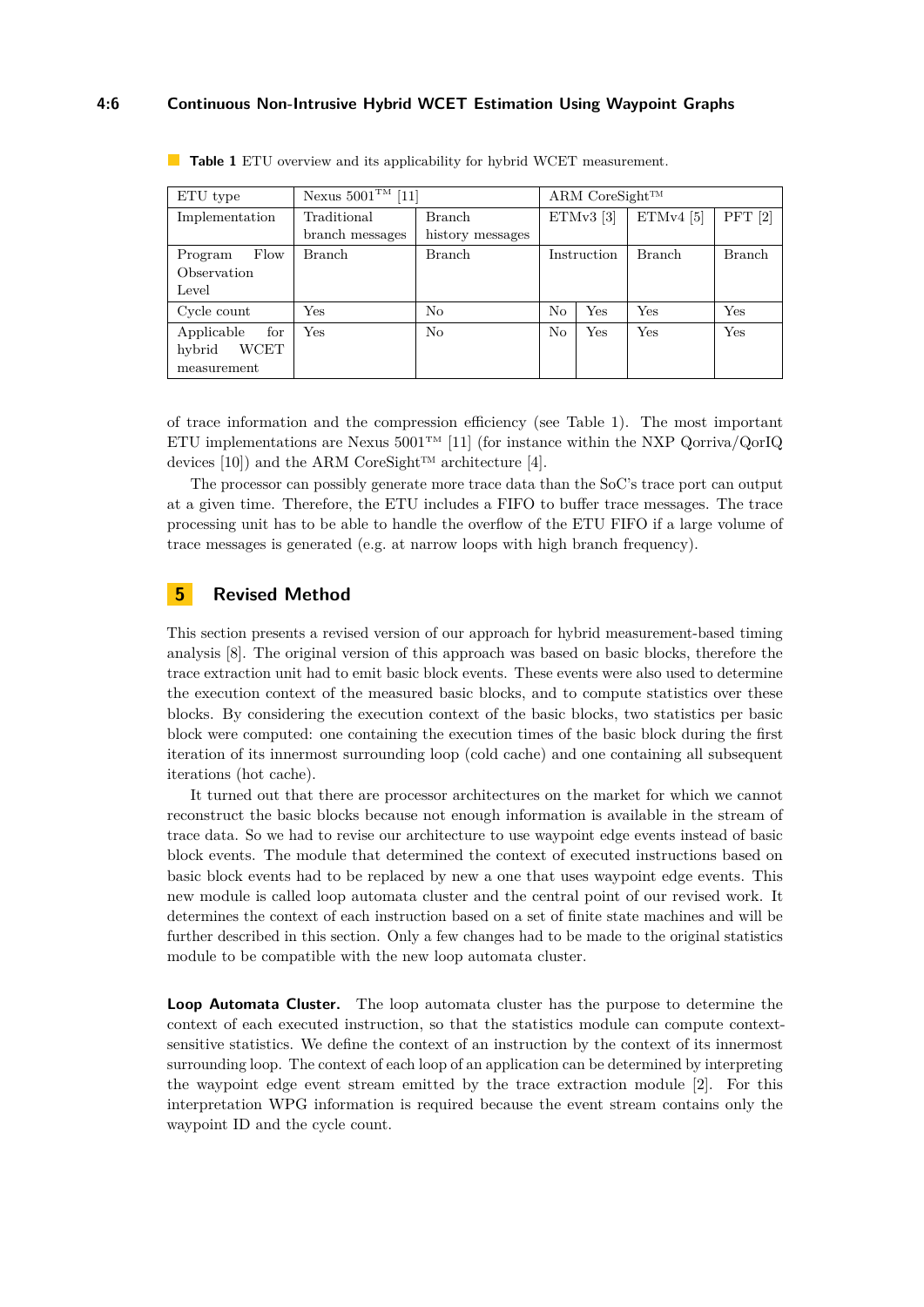<span id="page-6-0"></span>

**Figure 3** The instantiated **Figure 4** Finite state ma- **Figure 5** Finite state macomparator trees for the loop in Figure [1.](#page-1-0) chine that reflects the different chine that counts the iterations loop contexts. of a loop.

We model each loop of an application by two finite state machines (FSM) and four comparator trees. Figure [3](#page-6-0) illustrates one set of four comparator trees that are used to translate the waypoint edge IDs of the event stream into loop specific context change events, namely enter (the loop has been entered), reenter (the loop has been iterated), exit (the loop has been exited), and exception (knowledge about the loop's context have been lost). The compare values of these loop specific comparator tree sets can be extracted from the WPG of the application.

Besides the comparator trees we use FSMs to store loop information. The first FSM gives information about the context of the loop and is illustrated in Figure [4.](#page-6-0) Its states reflect the different contexts of a loop, namely None (the loop is not executed), First (the loop is in its first iteration), Further (the loop is at least in its second iteration), and Unknown (no knowledge whether the loop is executed or not). If the FSM is in state First, the statistics for the first iteration of the waypoint are updated. If the FSM is in state Further, the statistics for all subsequent iterations are updated. If waypoint edge events have been lost during the trace extraction, e.g. because trace buffers within the processor have been overflowed, it can not be determined whether the loop is executed in the first or further iterations or not. In this case the FSM is in state Unknown and both statistics of a waypoint are updated to further maximize its WCET.

During program execution, several loops can be in their first or further iteration, due to nested loops. In this case, the context of the innermost loop determines the context of the waypoint edge events. For this, we use a stack to track the innermost loop during runtime.

The second FSM gives information about the iteration count of the loop and is depicted in Figure [5.](#page-6-0) It consists of tree states, namely Out (the loop is not being executed), In (the loop is being executed), and Unknown (it is not known if the loop is being executed or not). If the loop is not executed, the FSM is in state Out and the iteration counter is zero. Once the loop is executed the state changes to In and the counter is set to one because we count the executions of the loop header. Each time the FSM is in state In and a reenter event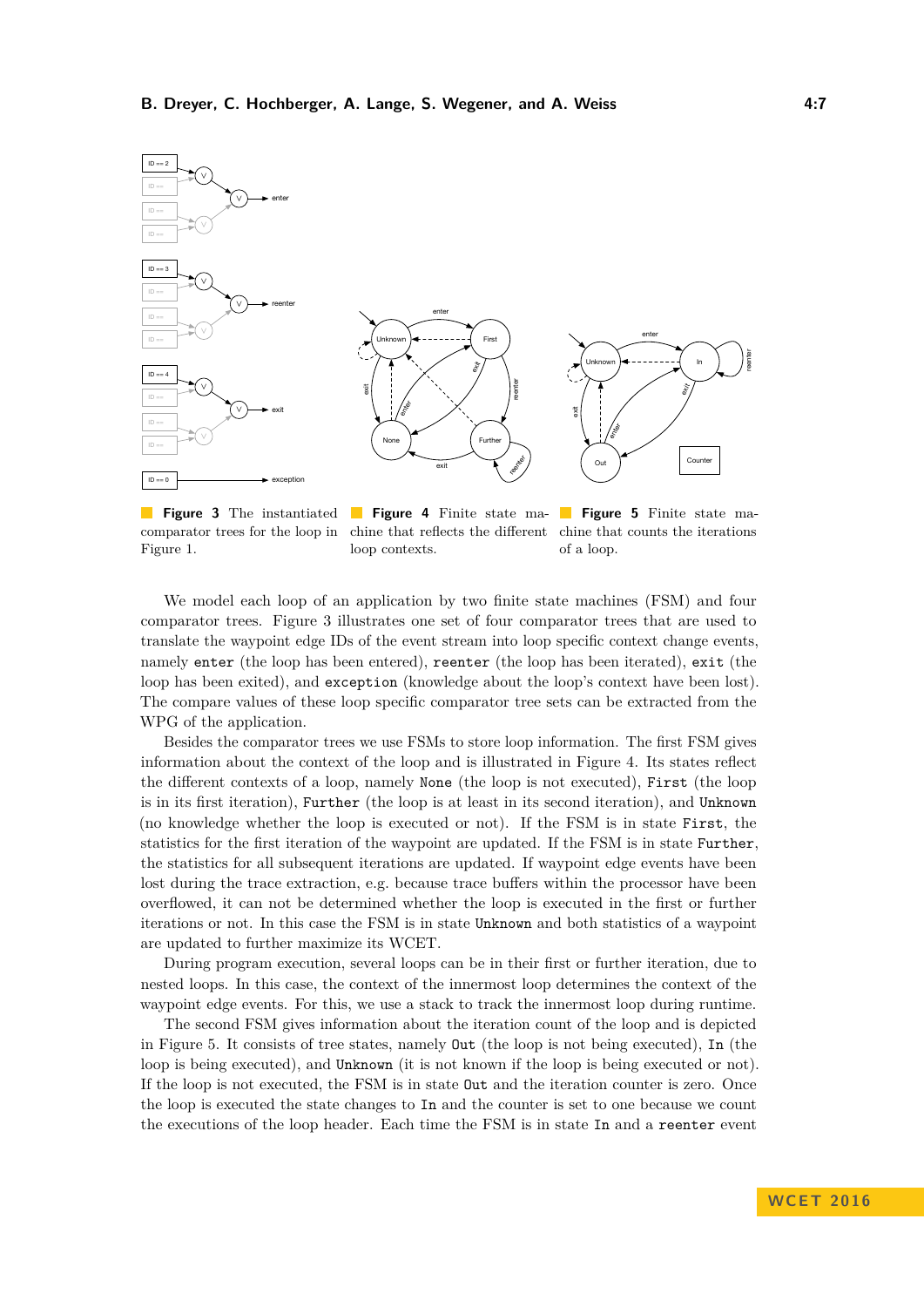### **4:8 Continuous Non-Intrusive Hybrid WCET Estimation Using Waypoint Graphs**

occurs the counter is incremented by one. As soon as the machine changes it state from In to Out the counter value is considered as performed loop iterations and the loop bounds statistics for this loop are updated.

It is possible that a trace analysis starts after the program execution has been stated. Consequently, there is a lack of loop context information at the beginning of the analysis. Therefore the initial state of each FSM is Unknown.

## <span id="page-7-0"></span>**6 Evaluation**

We evaluated our approach on a set of benchmarks. However, parts of the prototypical implementation have been simulated in software due to the changes we had to implement compared to our initial approach. We plan to have a full hardware implementation at the time of the workshop.

**Setting.** The target SoC for our prototype is a Xilinx Zynq featuring a dual-core ARM Cortex-A9 running at 667 MHz. The memory subsystem of this SoC constists of 32 kilobytes of L1 instruction cache, 512 kilobytes of L2 cache and 1 gigabyte of DDR main memory. We deactivated the L2 cache and the dynamic branch prediction in order to focus on L1 instruction cache effects. We used the TACLeBench benchmark collection [\[9\]](#page-9-2) for the evaluation. We started with the evaluation before version 2.0 of the benchmark collection was finalized and had some problems with some of the tests. In particular, the benchmark sha could not be compiled with the  $C++$  compiler provided with the Xilinx SDK 2014.4 that we used. We ran the triplet of a benchmark's init, main and return functions ten times in a row, except for powerwindow, which has been run only once as it contains a slightly different structure than the other benchmarks. Unfortunately, this setting led to runtime errors in some of the benchmarks such that we could not use them for the evaluation.

**Results.** The results of our evaluation are shown in table [2.](#page-8-1) We performed two runs of measurements, one with the L1 instruction cache enabled and one with disabled L1 instruction cache.

For the measurements performed with activated L1 instruction cache, we give the maximal observed end-to-end execution times of executing the benchmark's main function, the result of our analysis when the execution context is ignored, the result of our context-sensitive analysis, the improvement ratio between the later two and the overestimation of the contextsensitive analysis compared to the end-to-end measurements. A smaller ratio denotes a better improvement of the estimated execution time bound when the loop iteration has been taken into account as typical cache behaviour is exploited.

For the measurements performed with disabled L1 instruction cache, we give the maximal observed end-to-end execution time and the result of the context-insensitive analysis. Moreover, we compared them with with the results when the L1 instruction cache is enabled to see what impact the L1 cache has one the execution time of the benchmarks.

On average, an improvement ratio of 0.94 has been reached, i.e. the estimated execution time bound was decreased by 6% when the execution context has been taken into accout. Some benchmarks, like md5 and prime showed much better bound reductions with 33% and 49%, respectively. Other showed almost no improvement at all. On closer inspection, it turned out that those benchmarks had little variance in the observed waypoint execution times. We suspect that the prefetching mechanism of the Cortex-A9 pipeline is able to prevent long delays during instruction fetch.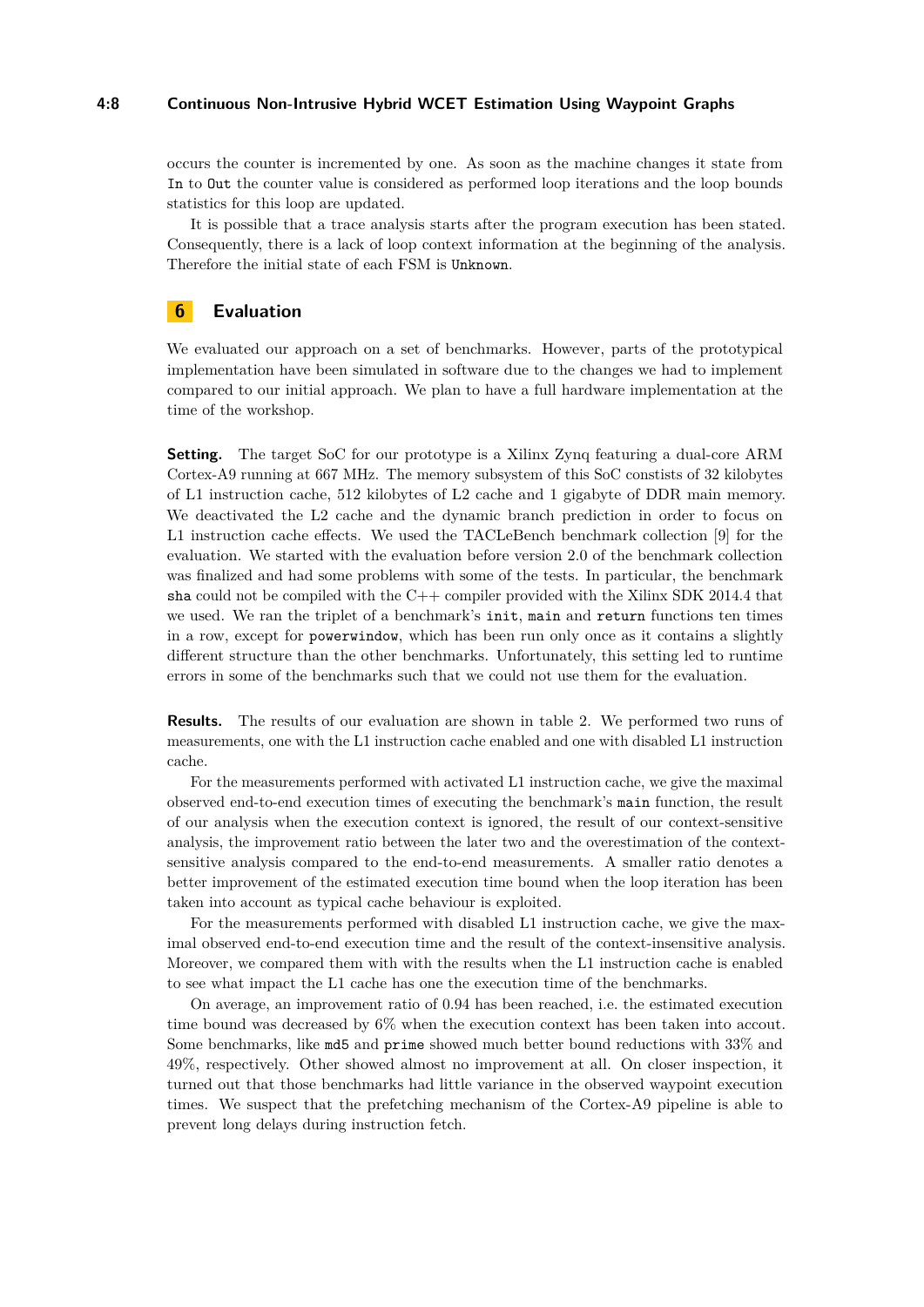### **B. Dreyer, C. Hochberger, A. Lange, S. Wegener, and A. Weiss 4:9**

<span id="page-8-1"></span>**Table 2** Results for the TACLeBench benchmark suite. The programs have been measured twice, once with L1 instruction cache enabled and once with L1 instruction cache disabled. The first column gives the measured end-to-end execution time in cycles. The second and third columns give the computed execution time estimates, once ignoring the execution context and once taking the loop iteration context into account. The forth column shows the ratio between context-sensitive and context-insensitive estimates (smaller is better). The fifth column shows the overestimation comparing the end-to-end observations and the analysed context-sensitive bounds. The final four columns compare activated and deactivated L1 instruction cache.

|                          | L1 instruction cache activated |                     |                   |             |                | L1 instrcution cache deactivated |                     |                  |             |  |
|--------------------------|--------------------------------|---------------------|-------------------|-------------|----------------|----------------------------------|---------------------|------------------|-------------|--|
| program                  | end-to-end                     | context-insensitive | context-sensitive | improvement | overestimation | end-to-end                       | context-insensitive | end-to-end ratio | bound ratio |  |
| adpcm dec                | 2099113                        | 4292573             | 3585664           | 0.84        | 1.71           | 8269445                          | 30367476            | 3.94             | 7.07        |  |
| adpcm enc                | 52417                          | 90387               | 88641             | 0.98        | 1.69           | 82542                            | 154810              | 1,57             | 1,71        |  |
| basicmath                | 19497183                       | 44583249            | 44138972          | 0.99        | 2,26           | 40107369                         | 168812436           | 2.06             | 3,79        |  |
| binarysearch             | 1726                           | 2499                | 2292              | 0.92        | 1,33           | 3237                             | 5739                | 1.88             | 2,30        |  |
| bitcount                 | 149719                         | 466712              | 463553            | 0.99        | 3.10           | 273131                           | 1599420             | 1.82             | 3.43        |  |
| bitonic                  | 162046                         | 33378706            | 33361129          | 1.00        | 205,87         | 333355                           | 60556151            | 2.06             | 1.81        |  |
| bsort                    | 2912025                        | 9847181             | 9829328           | 1,00        | 3.38           | 4470758                          | 15486611            | 1,54             | 1,57        |  |
| complex updates          | 7948                           | 11066               | 10997             | 0.99        | 1,38           | 10735                            | 14086               | 1,35             | 1,27        |  |
| countnegative            | 98709                          | 256863              | 255445            | 0.99        | 2,59           | 150774                           | 420206              | 1,53             | 1,64        |  |
| crc                      | 23728                          | 42511               | 41035             | 0.97        | 1.73           | 1010312                          | 4941180             | 42.58            | 116,23      |  |
| fac                      | 4567                           | 19492               | 19141             | 0.98        | 4.19           | 10892                            | 54133               | 2.38             | 2.78        |  |
| fft.                     | 4967772                        | 2060545070          | 2060447457        | 1,00        | 414.76         | 7638856                          | 2386497145          | 1,54             | 1.16        |  |
| filterbank               | 52757627                       | 56175367            | 56000579          | 1,00        | 1.06           | 130534265                        | 214822229           | 2.47             | 3.82        |  |
| fir2dim                  | 45900                          | 87390               | 81835             | 0.94        | 1,78           | 91914                            | 174316              | 2.00             | 1,99        |  |
| iir                      | 1779                           | 2401                | 2227              | 0.93        | 1,25           | 2431                             | 3286                | 1,37             | 1,37        |  |
| insertsort               | 29397                          | 68977               | 68291             | 0.99        | 2,32           | 40268                            | 83702               | 1.37             | 1,21        |  |
| jfdctint                 | 37358                          | 39795               | 39657             | 1,00        | 1,06           | 44769                            | 46902               | 1,20             | 1.18        |  |
| lift                     | 10329419                       | 17278328            | 13925216          | 0.81        | 1,35           | 20087468                         | 38399195            | 1,94             | 2,22        |  |
| lms                      | 5209670                        | 12704581            | 12478923          | 0.98        | 2.40           | 8672208                          | 25151604            | 1.66             | 1.98        |  |
| ludcmp                   | 38448                          | 154678              | 146569            | 0.95        | 3.81           | 65963                            | 256881              | 1,72             | 1,66        |  |
| matrix1                  | 136086                         | 351749              | 350891            | 1.00        | 2,58           | 275566                           | 537144              | 2.02             | 1,53        |  |
| $\text{md}5^a$           | 154573496                      | 615340440           | 410888084         | 0.67        | 2,66           |                                  | 1596703270          |                  | 2,59        |  |
| minver                   | 25746                          | 41736               | 40152             | 0.96        | 1.56           | 61579                            | 149386              | 2.39             | 3,58        |  |
| pm                       | 178339194                      | 349576605           | 348784220         | 1,00        | 1,96           | 273680209                        | 503009838           | 1.53             | 1,44        |  |
| powerwindow <sup>b</sup> | 8204                           |                     |                   |             |                | 14096                            | 30889               | 1.72             |             |  |
| prime                    | 135944                         | 485956              | 249622            | 0.51        | 1,84           | 682279                           | 2939746             | 5.02             | 6,05        |  |
| quicksort                | 56159097                       | 138962109974        | 135157270647      | 0.97        | 2406.69        | 82844689                         | 206979278894        | 1.48             | 1,49        |  |
| recursion                | 25991                          | 35506               | 35506             | 1,00        | 1,37           | 85317                            | 233528              | 3.28             | 6.58        |  |
| $\rm st$                 | 1726823                        | 2682337             | 2663482           | 0.99        | 1,54           | 2893966                          | 5864534             | 1.68             | 2.19        |  |

<span id="page-8-2"></span>*a* trace buffer overflow

<span id="page-8-3"></span>*b* consistency check failed

Most benchmarks showed reasonable overestimation when comparing the end-to-end execution times and the estimated context-sensitive bounds, with a median of 1.90. Exceptions are bitonic, fft and quicksort which contain data dependent loops and recursions. Since we used the maximal observed loop bounds as bounds for our ILP, we get huge overestimations.

For two benchmarks, we where not able to perform a full evaluation. One is md5, where we encountered a trace buffer overflow. We could thus not measure any end-to-end time, but our approach worked nonetheless, as we observed enough small snippets to estimate an overall bound. For benchmark powerwindow, we could not give any bound with activated L1 instruction cache because a consistency check in our prototype failed.

Deactivation of the L1 instruction cache leads to a slowdown factor of 3.29 on average. Ignoring the outlier crc, which benefits extremely from the L1 instruction cache, the average slowdown factor is 1.94.

Overall, our evaluation shows that the benchmarks benefit from the L1 instruction cache (as visible in the end-to-end measurements), but it is sometimes hard to capture the typical cache behaviour in a hybrid approach which aims for upper bounds.

## <span id="page-8-0"></span>**7 Conclusion and Future Work**

In this contribution, we have shown a method that is capable of estimating meaningful WCET of embedded software under the realistic conditions of modern SoCs. Even using the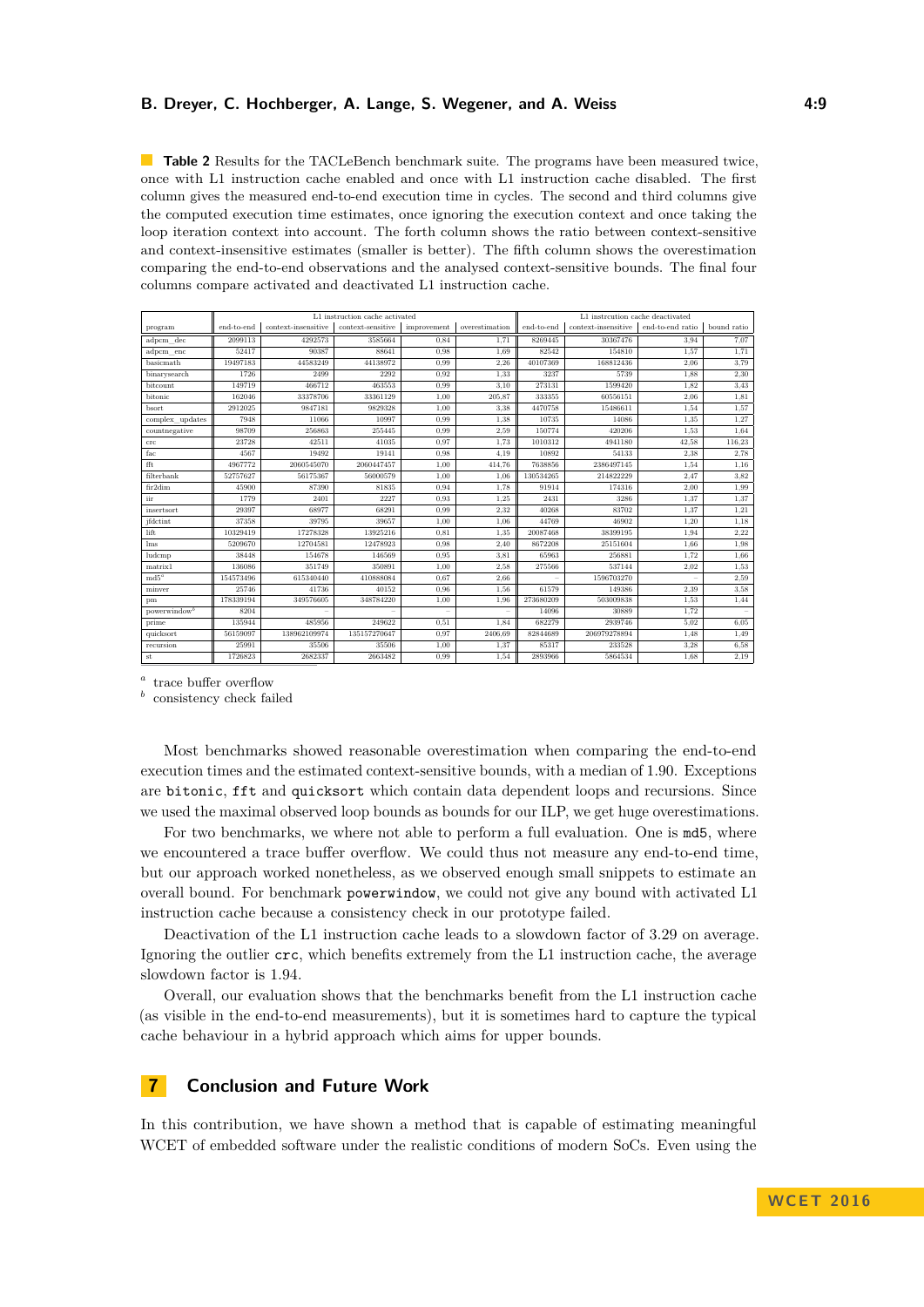## **4:10 Continuous Non-Intrusive Hybrid WCET Estimation Using Waypoint Graphs**

waypoints instead of basic blocks, a context sensitive aggregation of instruction execution times can be achieved. These execution times can be combined to form a WCET for the overall program (or larger portions of it). Using TACLeBench examples, we can show that the results are highly realistic.

Still many open questions remain. We are currently working on a method to gather a much more detailed statistics of the execution times between waypoints. This would allow a better judgement of the gathered statistics. Also, we want to check, whether this approach can be used for other trace streams like Nexus  $5001^{TM}$ . Ultimately, the question still has be answered whether slightly enhanced trace streams could give better results for the WCET estimation.

#### **References**

- <span id="page-9-7"></span>**1** AbsInt Angewandte Informatik GmbH. aiT Worst-Case Execution Time Analyzer. [http:](http://www.absint.com/ait/) [//www.absint.com/ait/](http://www.absint.com/ait/).
- <span id="page-9-1"></span>**2** ARM Ltd. CoreSight™ Program Flow Trace™ PFTv1.0 and PFTv1.1 Architecture Specification, 2011. ARM IHI 0035B.
- <span id="page-9-9"></span>**3** ARM Ltd. Embedded Trace Macrocell™ ETMv1.0 to ETMv3.5, 2011. ARM IHI 0014Q.
- <span id="page-9-12"></span>**4** ARM Ltd. CoreSight™ Architecture Specification v2.0, 2013. ARM IHI 0029B.
- <span id="page-9-10"></span>**5** ARM Ltd. Embedded Trace Macrocell™ Architecture Specification ETMv4.0 to ETMv4.2, 2016. ARM IHI 0064D.
- <span id="page-9-4"></span>**6** A. Betts and G. Bernat. Tree-based wcet analysis on instrumentation point graphs. In *9th IEEE International Symposium on Object and Component-Oriented Real-Time Distributed Computing (ISORC 2006)*. IEEE Computer Society, April 2006. [doi:10.1109/ISORC.2006.](http://dx.doi.org/10.1109/ISORC.2006.75) [75](http://dx.doi.org/10.1109/ISORC.2006.75).
- <span id="page-9-5"></span>**7** A. Betts, N. Merriam, and G. Bernat. Hybrid measurement-based WCET analysis at the source level using object-level traces. In B. Lisper, editor, *10th International Workshop on Worst-Case Execution Time Analysis (WCET 2010)*, volume 15 of *OpenAccess Series in Informatics (OASIcs)*, pages 54–63. Schloss Dagstuhl–Leibniz-Zentrum fuer Informatik, 2010. [doi:10.4230/OASIcs.WCET.2010.54](http://dx.doi.org/10.4230/OASIcs.WCET.2010.54).
- <span id="page-9-0"></span>**8** B. Dreyer, C. Hochberger, S. Wegener, and A. Weiss. Precise Continuous Non-Intrusive Measurement-Based Execution Time Estimation. In Francisco J. Cazorla, editor, *15th International Workshop on Worst-Case Execution Time Analysis (WCET 2015)*, volume 47 of *OpenAccess Series in Informatics (OASIcs)*, pages 45–54, Dagstuhl, Germany, 2015. Schloss Dagstuhl–Leibniz-Zentrum fuer Informatik. [doi:10.4230/OASIcs.WCET.2015.45](http://dx.doi.org/10.4230/OASIcs.WCET.2015.45).
- <span id="page-9-2"></span>**9** H. Falk, S. Altmeyer, P. Hellinckx, B. Lisper, W. Puffitsch, C. Rochange, M. Schoeberl, R. B. Sørensen, P. Wägemann, and S. Wegener. TACLeBench: A Benchmark Collection to Support Worst-Case Execution Time Research. In Martin Schoeberl, editor, *16th International Workshop on Worst-Case Execution Time Analysis (WCET 2016)*, volume 55 of *OpenAccess Series in Informatics (OASIcs)*, pages 2:1–2:10, Dagstuhl, Germany, 2016. Schloss Dagstuhl–Leibniz-Zentrum fuer Informatik.
- <span id="page-9-11"></span>**10** Freescale Semiconductor, Inc. P4080 Advanced QorIQ Debug and Performance Monitoring Reference Manual, Rev. F, 2012.
- <span id="page-9-8"></span>**11** IEEE-ISTO. IEEE-ISTO 5001™-2012, The Nexus 5001™ Forum Standard for a Global Embedded Processor Debug Interface, 2012.
- <span id="page-9-3"></span>**12** K. Schmidt, D. Marx, J. Harnisch, and A. Mayer. Non-Intrusive Tracing at First Instruction. SAE Technical Paper 2015-01-0176. [doi:10.4271/2015-01-0176](http://dx.doi.org/10.4271/2015-01-0176).
- <span id="page-9-6"></span>**13** S. Stattelmann and F. Martin. On the Use of Context Information for Precise Measurement-Based Execution Time Estimation. In B. Lisper, editor, *10th International Workshop on Worst-Case Execution Time Analysis (WCET 2010)*, volume 15 of *OpenAccess Series*